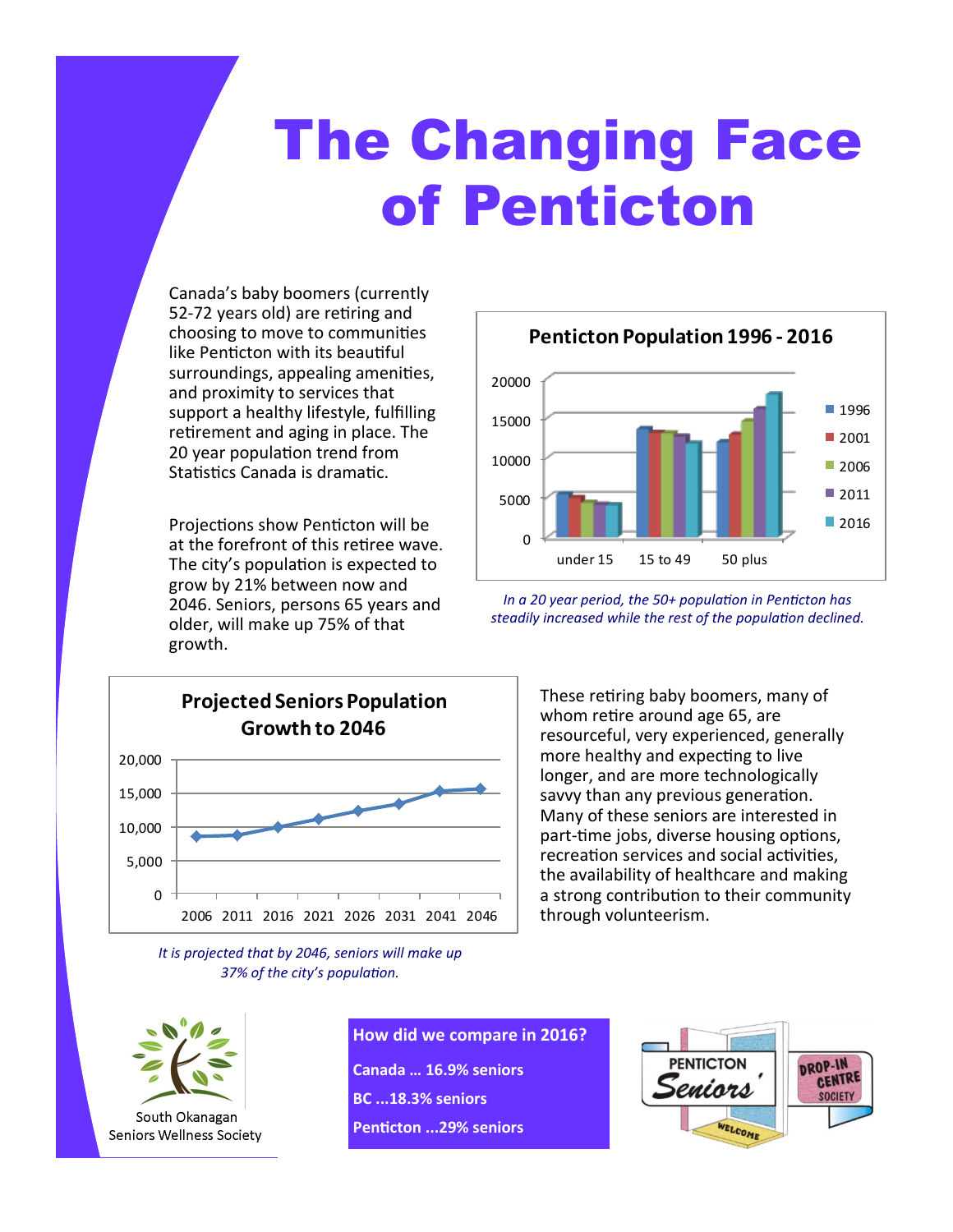### **We are living longer ...**

### 100+

**The fastest growing age group in The fastest growing age group in Canada. 2016 census counted 8230 Canada. 2016 census counted 8230 people over the age of 100 years. people over the age of 100 years.**

## **Housing**

**80%** of Penticton seniors are home owners

**24%** still have a mortgage

**19%** of home owners spend more than 30% of their income on housing

By the 100 year mark, Canadian women outnumber men more than five to one. According to the 2016 Census, Penticton had 25 Centenarians, 20 women and 5 men.



#### **How many seniors live in care homes in BC?**

3% live in assisted living, with 20% receiving a subsidy

 4% live in residential care, with 95% receiving a subsidy

People tend to move closer to a hospital as they age.

In 2016, **3680** people in the Regional District of the Okanagan

Similkameen were aged **85+** 

**Finances** The retiring baby boomer demographic follows an era of low interest rates, tepid returns on investment savings and lower than expected household savings levels. While many retirees will live comfortably, many others, particularly those with lower savings and no workplace pension, are at risk for a big drop in lifestyle.





A City of Penticton study indicates the number of local homes is expected to grow by 4354 net new households (145 per year) from now until 2046. It is projected that 78% of these homes will be maintained by seniors.



#### **Big Challenges for Some Seniors**

"While it is true that many seniors are enjoying a comfortable retirement and are able to meet their needs without further help from government, this is not true of all seniors. The median income in B.C. for those aged 65 and older is \$24,000 per year. Living on \$2,000 a month or less can be particularly challenging if you are one of the 26% of seniors living alone. Further, if you are one of the 55,000 seniors living on a household income of \$20,000 or less you are making some tough choices every month when the rent is due or the hydro bill arrives." Isobel MacKenzie, BC Seniors Advocate Housing Report, May 2015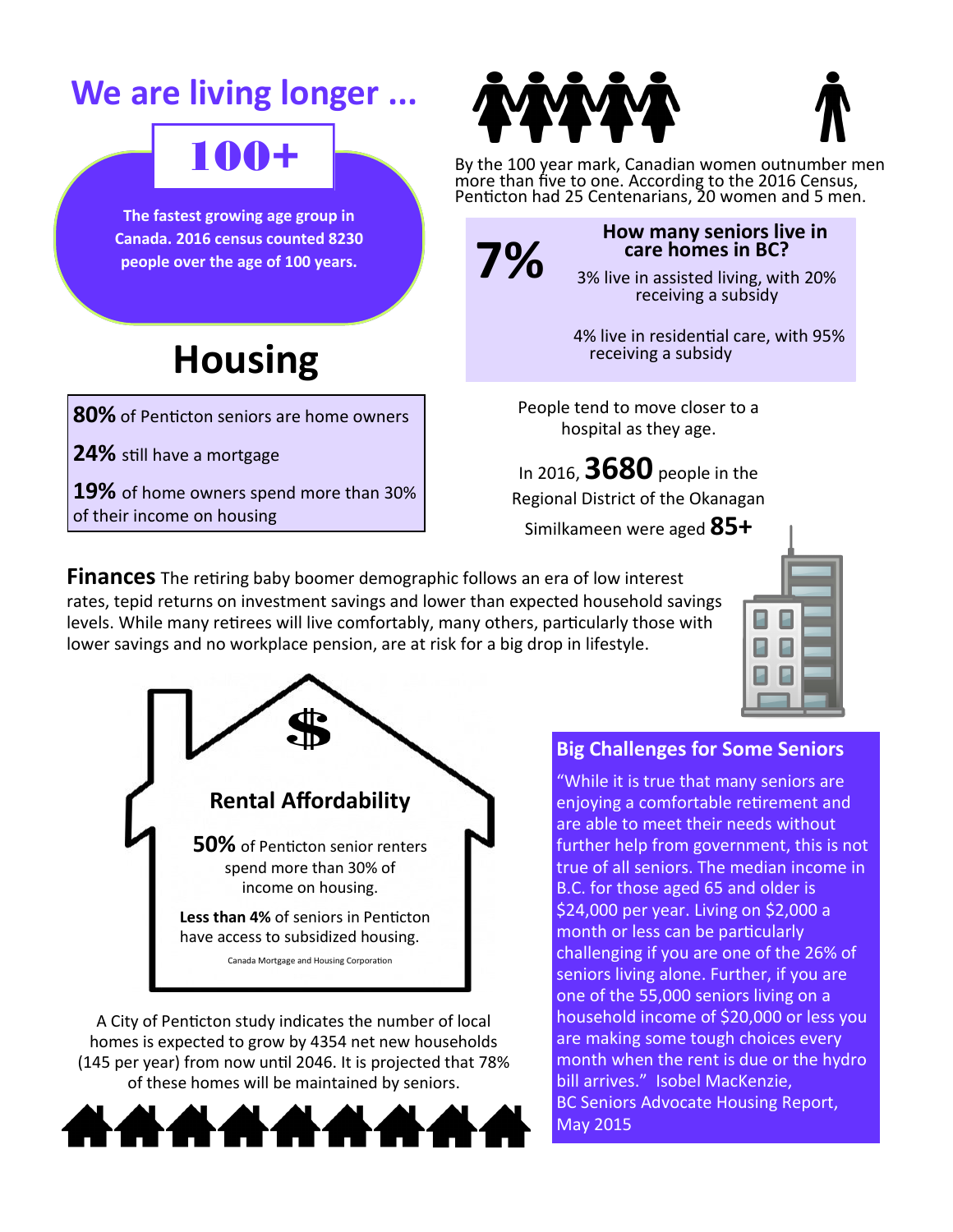A National Seniors Report on social isolation found the following factors contribute to isolation:

- Lack of transportation
- Compromised health
- No family contact
- Living alone
- Low income

Socially isolated seniors are at greater risk for:

**◆** Falls

- Poor nutrition
- Sedentary lifestyle
- Coronary disease and stroke
- Hospitalization (4 to 5 x greater risk)





#### **Staying Active and Connected to Community**

29% of seniors in

The Columbia Institute's 2016 report Our Future, Seniors, Socialization, and Health, underscores the important role of socializing, healthy meals and physical activity to keep seniors healthy and independent. Municipal programs and services, seniors' centres and community agencies are critical partners for many of these services to seniors.

### **Healthy Aging**

A Provincial Summit on Aging in 2017 brought together representatives from the Community Based Seniors Services Sector, Government, Health Authorities and others to discuss the importance of the growing seniors' population and how to best support healthy aging.

A 2013 Statistics survey found volunteers devoted about 1.9 billion hours. A volume of work equivalent to

**Volunteers**

**1 million full-time jobs.** 

Six core services were identified including transportation; physical activity and recreation; information referral and advocacy; nutritional supports; wellness, education & creative arts programming; and affordable housing. A new Healthy Aging department of the United Way of the Lower Mainland is working to bring together stakeholders in a collaborative approach to building community and supporting a healthy seniors population in BC.

**70+** Most senior centre users are over the age of 70; the average age of participants ranges from 75—85. As boomers retire and seniors age, there will be increasing interest in more diverse programs and services to help seniors maintain their social circle, health and well being.





*Healthy Aging Pillars*